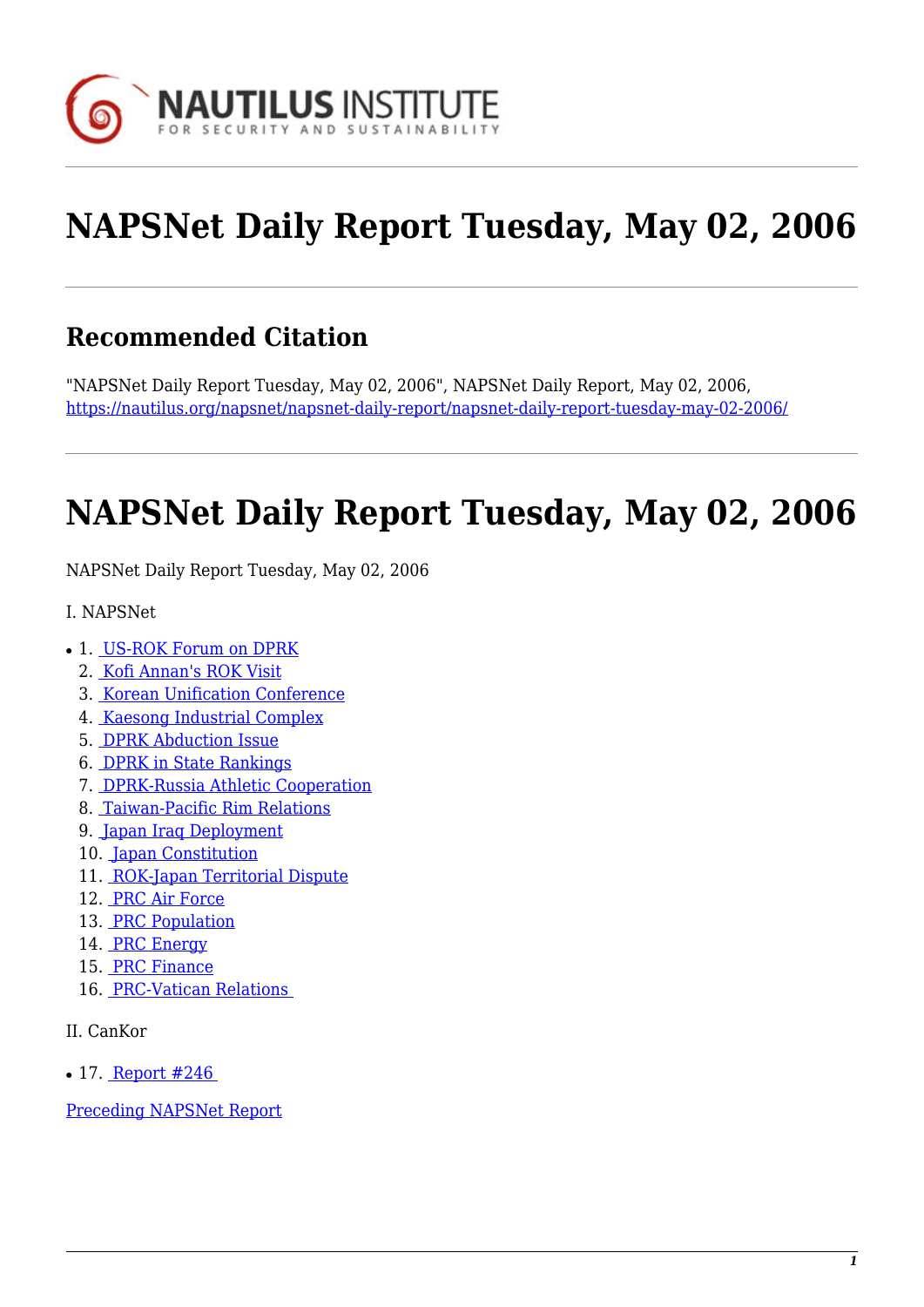#### **I. NAPSNet**

#### <span id="page-1-0"></span>**1. US-ROK Forum on DPRK**

Joongang Ilbo ("APPROACH TO NORTH KOREA DEBATED", 2006-05-02) reported that Seoul is not making human rights for the DPRK an important issue, an official at a US-based civic group charged at a forum here. "The North Korean nuclear issue is a current issue, but to use an approach with the DPRK that neglects human rights is the wrong idea," said Jennifer L. Windsor, of Freedom House, at a forum Monday about outstanding issues between Seoul and Washington. Moon Jeong-in, a professor at Yonsei University who represented Seoul's side, warned that if Seoul chooses to pressure the DPRK on human rights, the DPRK would stop inter-Korean cooperation and could refuse food aid from the ROK, which would leave the DPRK's citizens at the short end.

[\(return to top\)](#page-0-0) Chosun Ilbo ("ACADEMIC CLAIMS N.KOREA HAS SEVEN NUKES ", 2006-05-02) reported that a US expert on inter-Korean relations says there is a high possibility that Pyongyang already has six to seven nuclear bombs. The remarks by Prof. Bruce Cummings of the University of Chicago came in a Seoul-Washington Forum that opened in the US capital on Monday. [\(return to](#page-0-0) [top\)](#page-0-0) Reuters ("FORMER U.S. NEGOTIATOR URGES NORTH KOREA CONTACTS", 2006-05-02) reported that the Bush administration's former chief negotiator with the DPRK challenged Washington on Monday to try to break the stalemate in six-party nuclear talks through more direct US contacts with Pyongyang. James Kelly, assistant secretary of state for East Asian and Pacific Affairs until about a year ago, lamented what he called "an unjust fear among some in Washington that we should avoid direct contact with North Korea." "No one should be satisfied with a stretched out non-solution in which North Korea becomes an unacknowledged nuclear power," said Kelly, now with the Center for Strategic and International Studies. (return to top)

# <span id="page-1-1"></span>**2. Kofi Annan's ROK Visit**

Chosun Ilbo ("UN SECRETARY-GENERAL TO VISIT KOREA THIS MONTH ", 2006-05-02) reported that UN Secretary-General Kofi Annan will visit the ROK in the middle of the month, it emerged Tuesday. It will be Annan's first visit to the country since 1998 and comes after the announcement of ROK Foreign Minister Ban Ki-moon's candidacy to succeed Annan at the head of the world body. Annan will meet with President Roh Moo-hyun to exchange ideas on UN reform and progress in stalled six-way talks on the DPRK's nuclear programs.

#### <span id="page-1-2"></span>[\(return to top\)](#page-0-0)

#### **3. Korean Unification Conference**

<span id="page-1-3"></span>Yonhap ("MEETING OF UNIFICATION ADVISORS OPENS IN SEOUL", 2006-05-02) reported that an annual conference of policy advisors to ROK President Roh Moo-hyun from overseas on unification opened here Tuesday amid an apparent rift between Seoul and Washington over ways to approach the DPRK. Attending the meeting were some 540 members, or delegates, from the US, Canada and 12 South American countries, including Argentina, Brazil and Mexico. Headed by the president himself, the council offers advice and suggestions to the president and his government on the country's unification policy while it also closely monitors developments affecting inter-Korean relations.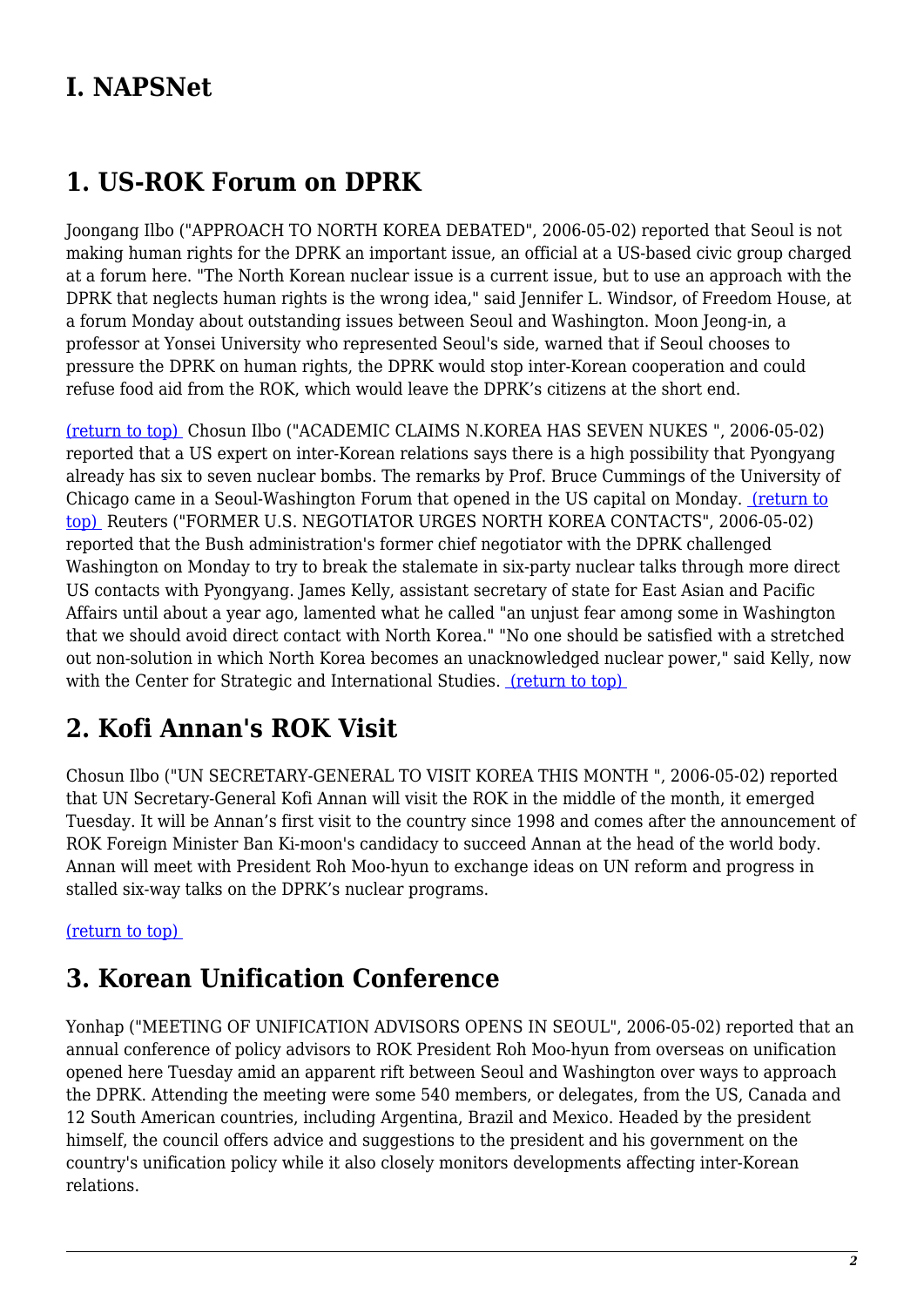#### **4. Kaesong Industrial Complex**

Yonhap ("SEOUL VOWS TO CONTINUE KAESONG PROJECT DESPITE U.S. CRITICISM", 2006-0- -02) reported that Unification Minister Lee Jong-seok said Tuesday his country will continue to expand and increase its economic cooperation with the DPRK despite recent criticism from the international community. "It provides actual help to North Korea's economy while also providing a chance for the North to learn the basics of a market economy," he added. "Our main objective is to do something that benefits both of us."

[\(return to top\)](#page-0-0) Yonhap ("KAESONG, A 'LOGICALLY SOUND' CAPITALIST LESSON FOR N. KOREA: KAC PRESIDENT", 2006-05-02) reported that the inter-Korean project to develop an industrial complex for ROK firms in the DPRK border city of Kaesong is not only logically sound, but it will eventually help open the state to capitalism, the head of a Korean-American advocacy group said Tuesday. "As capitalism is introduced to North Korea through the Kaesong project, it will eventually provide a basis for the North to move closer to a market economy," Kim Chul-joo, head of the Korean-American Coalition (KAC), told Yonhap News Agency. [\(return to top\)](#page-0-0) 

# <span id="page-2-0"></span>**5. DPRK Abduction Issue**

Chosun Ilbo ("ABDUCTEE YOKOTA'S FATHER TO VISIT S. KOREA NEXT WEEK ", 2006-05-02) reported that the father of Japanese abductee Megumi Yokota, Shigeru Yokota, plans to make a three-day visit to the ROK from May 11 to meet the kin of a RO Korean abductee who is believed to be the husband of Megumi in the DPRK, sources familiar with the matter said Tuesday.

<span id="page-2-1"></span>[\(return to top\)](#page-0-0) 

#### **6. DPRK in State Rankings**

Chosun Ilbo ("NORTH KOREA RANKS 14TH ON LIST OF FAILED STATES ", 2006-05-02) reported that the DPRK has been ranked 14th on a list of "failed states" compiled by the US global policy journal Foreign Policy together with the Fund for Peace. The two gave countries number grades in areas like government authority, legitimacy, public peace and basic public services.

<span id="page-2-2"></span>[\(return to top\)](#page-0-0) 

# **7. DPRK-Russia Athletic Cooperation**

Reuters ("RUSSIAN CLUB SAMARA EYES NORTH KOREAN PLAYERS", 2005-05-02) reported that several players from the DPRK could soon join Krylya Sovietov Samara after representatives from the Russian premier league club visited the state last week. The two sides have signed an agreement, paving the way for DPR Koreans to show their skills in Russia's top flight.

<span id="page-2-3"></span>[\(return to top\)](#page-0-0) 

# **8. Taiwan-Pacific Rim Relations**

The China Post ("PLANS FOR PRESIDENT'S U.S. TRANSIT TRIP HAVE NOT YET BEEN FINALIZED", 2006-05-02) reported that Vice Foreign Minister Chang Siao-yue said Taiwanese President Chen Shui-bianwill depart for Paraguay and Costa Rica on Wednesday but his planned US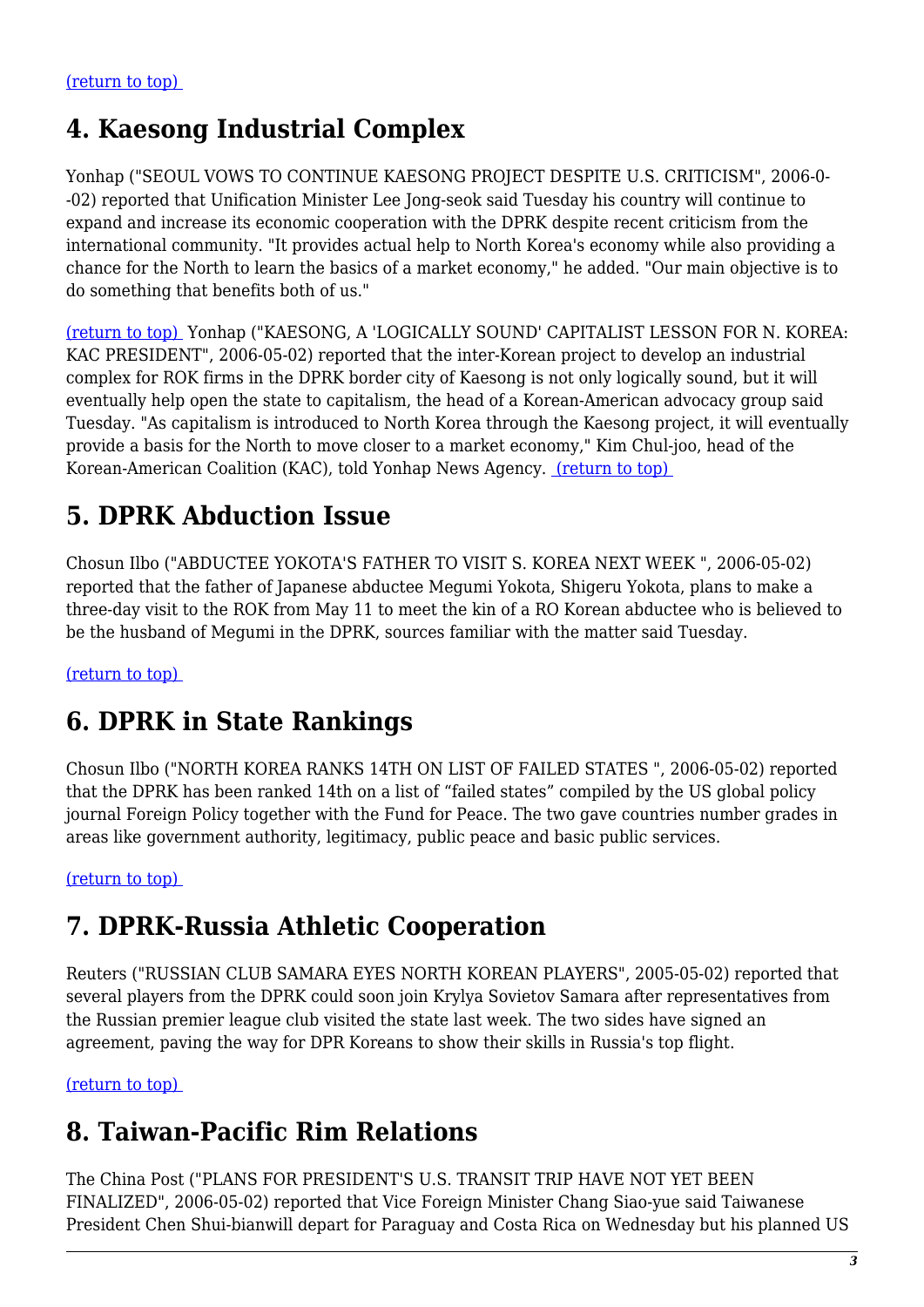stops are yet to be finalized. The delay is highly unusual. For years Washington has allowed Taiwanese leaders to transit through the US on their way to visit the island's allies in Central and South America.

[\(return to top\)](#page-0-0) The China Post ("MOFA DENIES REPORT TIES WITH PARAGUAY, COSTA RICA ARE SHAKY", 2006-05-02) reported that the Ministry of Foreign Affairs yesterday denied a China Times report saying ties with Paraguay and Costa Rica were shaky and that Paraguay's Finance Minister Ernst Berger recently asked Taiwan for a US\$400 million loan. [\(return to top\)](#page-0-0) 

# <span id="page-3-0"></span>**9. Japan Iraq Deployment**

The Asahi Shimbun ("NUKAGA: SDF WITHDRAWAL FROM IRAQ TO COINCIDE WITH BRITISH, AUSTRALIAN PULLOUT", 2006-05-02) reported that Japanese Defense Agency Director-General Fukushiro Nukaga told US officials that the GSDF will withdraw from southern Iraq when Britain and Australia pull their troops from the area. But Nukaga said Tokyo intends to continue the Air SDF's mission of transporting US troops and relief goods from Kuwait.

<span id="page-3-1"></span>[\(return to top\)](#page-0-0) 

# **10. Japan Constitution**

The Asahi Shimbun ("GRASS-ROOTS DEFENDERS OF PACIFIST ARTICLE 9 INCREASING 'BEYOND EXPECTATIONS'", 2006-05-02) reported that the grass-roots movement to keep intact warrenouncing Article 9 of the Constitution has spread so rapidly that some current groups are being overwhelmed by the influx of new members.

<span id="page-3-2"></span>[\(return to top\)](#page-0-0) 

# **11. ROK-Japan Territorial Dispute**

The China Post ("SOUTH KOREAN OFFICIAL VISITS ISLETS DISPUTED BY JAPAN", 2006-05-02) reported that the ROK's ruling party chairman made a surprise visit to a string of disputed islets and said the country must defend them at any cost, amid heightened tensions with Japan over rival claims to the territory.

<span id="page-3-3"></span>[\(return to top\)](#page-0-0) 

# **12. PRC Air Force**

Xinhua ("CHINA'S AIR FORCE INTENSIFIES TRAINING", 2006-05-02) reported that the PRC air force has intensified training in an effort to enhance its combat strength, according to the People's Liberation Army Daily. The report said that the air force has largely improved its counter electromagnetic interference ability in preparation for a high-tech war.

<span id="page-3-4"></span>[\(return to top\)](#page-0-0) 

#### **13. PRC Population**

Xinhua ("CHINA PREPARES FOR FOURTH BABY BOOM BEFORE 2010", 2006-05-02) reported that PRC population experts are predicting a mini-baby boom before 2010 as a result of the country's family planning laws. However, Zhang Weiqing, Minister in charge of the National Population and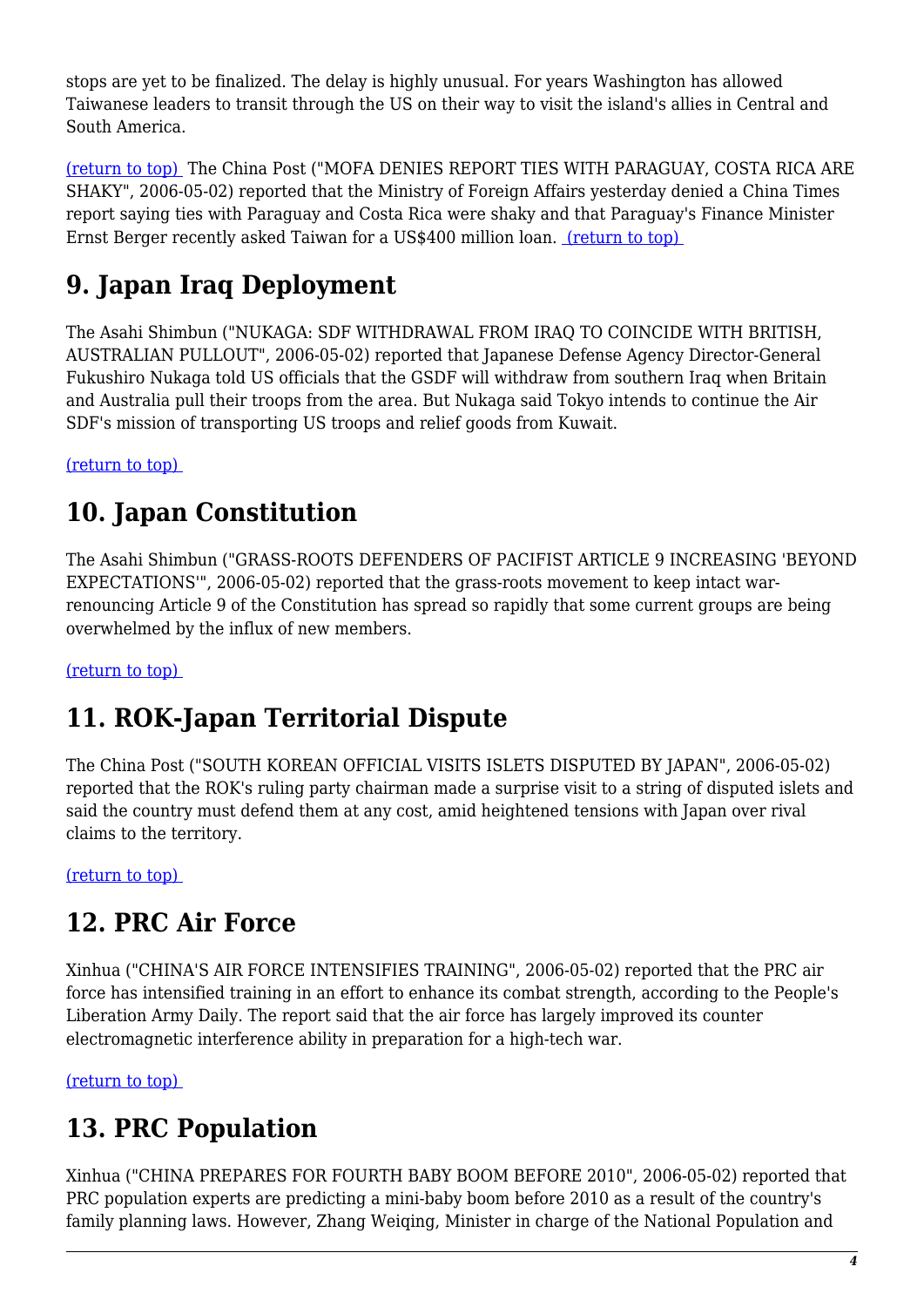Family Planning Commission, stressed that family planning laws would remain to stabilize the low birth rate.

<span id="page-4-0"></span>[\(return to top\)](#page-0-0) 

# **14. PRC Energy**

Xinhua ("CHINA'S 1ST SELF-DESIGNED NUCLEAR POWER STATION STARTS EXPANSION", 2006- 04-28) reported that the PRC's first self-designed and self-made nuclear power station began another round of expansion. The PRC plans to increase its nuclear power generating capacity to 40 million kw by 2020, aiming to account for 4% of the country's total installed capacity at that time. Currently less than 2 percent of its electric power come from nuclear generation.

[\(return to top\)](#page-0-0) Xinhua ("CHINA'S HALF-YEAR POWER CONSUMPTION TO INCREASE 11.5 PERCENT YEAR ON YEAR", 2006-05-02) reported that the China Electricity Council said total power consumption for the PRC during the first half of this year is expected to increase 11.5%. Wang Yongping, secretary-general of the council, said that the demand for power will moderate in the last three quarters of this year and that the shortage of power will total about 8 million kilowatts at peak hours of this summer in East and North PRC. [\(return to top\)](#page-0-0) 

# <span id="page-4-1"></span>**15. PRC Finance**

The International Herald Tribune ("BEIJING SETS FUND RULES", 2006-05-01) reported that the National Social Security Fund, a PRC state pension agency that controls \$25 million in assets, has said foreign fund managers investing internationally on behalf of the fund must have at least \$5 billion in capital and a credit rating of "A" for the past three years in order to qualify.

[\(return to top\)](#page-0-0) The International Herald Tribune ("IMF URGES CHINA TO RESTRAIN LENDING", 2006-05-02) reported that the International Monetary Fund urged the PRC to tighten access to credit, saying that last week's modest interest rate increase was insufficient to stave off economic overheating. [\(return to top\)](#page-0-0) The International Herald Tribune ("ASIAN OFFICIALS HOPEFUL ON BOLSTERING FINANCE NET", 2006-05-01) reported that Finance ministers from the ASEAN, along with those from the PRC, Japan and the ROK, are scheduled to meet in India to make incremental but concrete progress this week in preventing currency turmoil and developing their region's domestic bond markets and to address global imbalances by allowing more exchange rate flexibility. [\(return to top\)](#page-0-0) 

# <span id="page-4-2"></span>**16. PRC-Vatican Relations**

The China Post ("CHINA MAY ORDAIN SECOND BISHOP THIS WEEK", 2006-05-02) reported that the PRC's religious authorities may consecrate a second bishop this week, in a move likely to inflame already testy relations between the Vatican and Beijing. The PRC's communist authorities were planning to consecrate Liu Xinhong, a church administrator in central Anhui province, as a bishop possibly this week.

[\(return to top\)](#page-0-0) The International Herald Tribune ("VATICAN ANGERED AS CHINA CONSECRATES BISHOP WITH TIES TO BEIJING", 2006-05-01) reported that despite objections from the Vatican and Cardinal Joseph Zen Ze-kiun of Hong Kong, the state-controlled Catholic church in the PRC installed as a bishop of Kunming Father Ma Yinglin, a senior official who has been involved in the government's political control of the church. [\(return to top\)](#page-0-0)